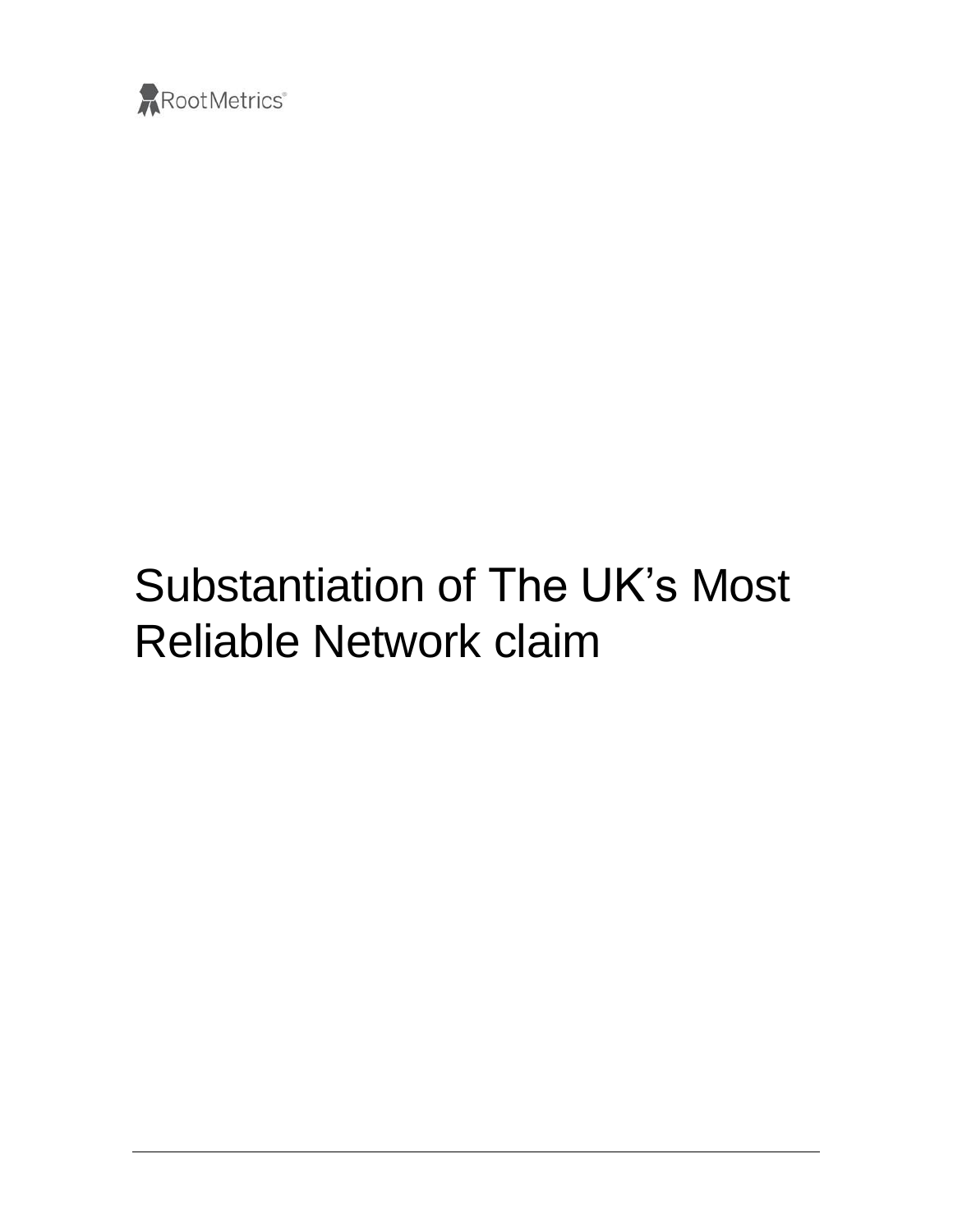Copyright © 2022 RootMetrics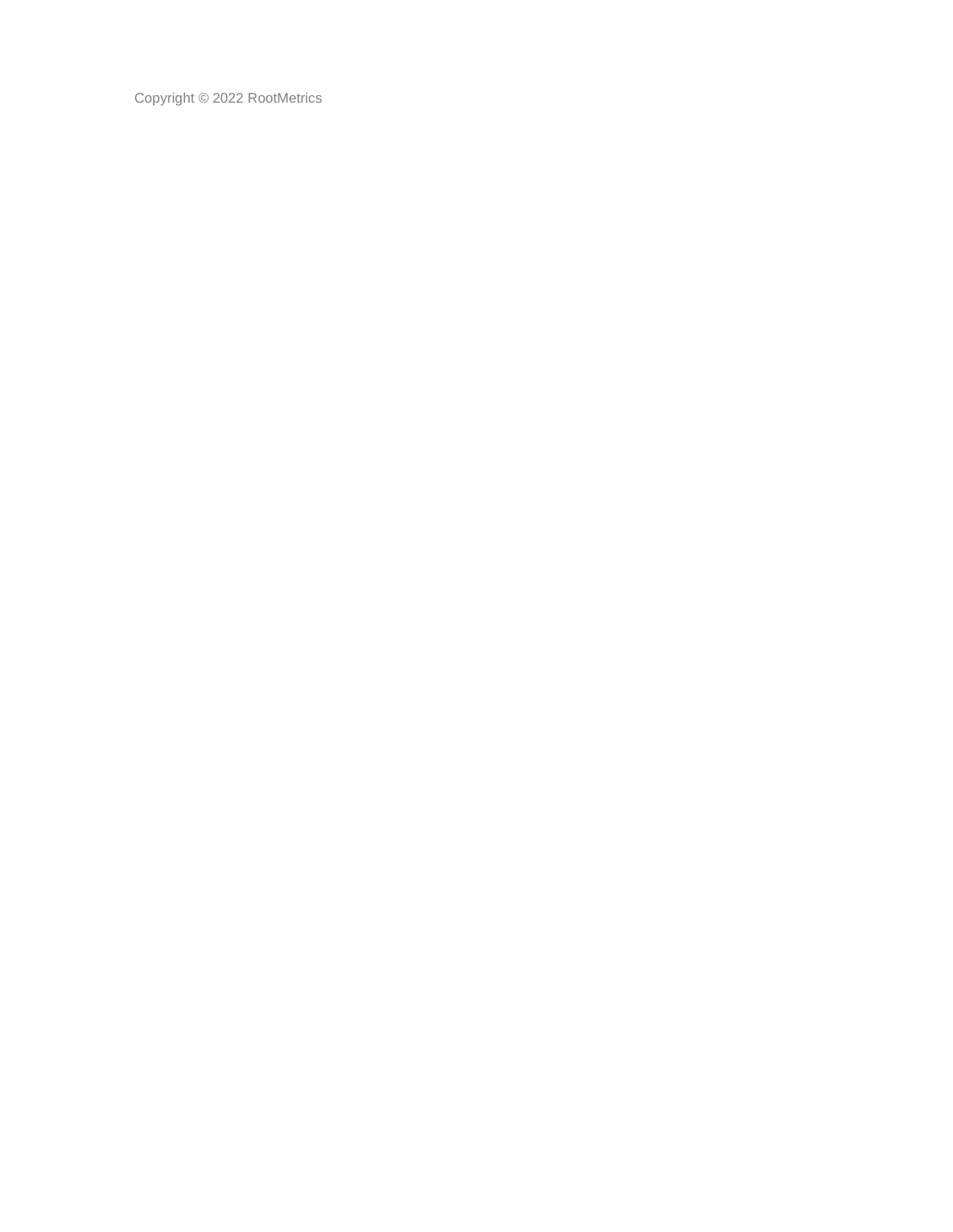#### **SUBSTANTIATION OF CLAIMS LastReviewed: 20/05/2021**

#### **Claims:**

**The UK's Most Reliable Network**

**Fewer dropouts than anyone else**

#### **Summary**

EE's claim to be the UK's Most Reliable Network is based on RootMetrics' extensive testing, which assesses reliability across a wide variety of call, text, and data tests using the latest devices and a geographically representative methodology.

## **RootMetrics Awards**

RootMetrics, an independent mobile analytics firm, publishes a series of reports, titled the UK RootScore® Report (the "RootScore Report"). The RootScore Report ranks the UK's four major mobile network operators ("MNOs") on a number of performance metrics, including "Network Reliability", "Network Speed", "Data Performance", "Network Accessibility," "Call Performance" and "Text Performance". The report also ranks MNOs on "Overall Performance".

The results of these awards show that EE was the winner in the network reliability performance category for RootMetrics' H2 2021 testing.

### **Why are these results robust?**

RootMetrics uses scientific methodologies to design tests, measure activities, and collect data about mobile network performance that are representative of a consumer's mobile experience within a given market. RootMetrics then employs statistical techniques to verify and validate the results. This approach ensures all operators are measured on a level playing field, removes unintentional bias, and allows RootMetrics to provide actual, in-the-field data that confirms or challenges performance numbers that are otherwise only theoretical or based on ideal conditions. Weighting and stratification methods ensure that test data correctly represents the overall national population distribution.

We measure network reliability, accessibility, and speed performance across the activities that consumers use their smartphones for on a daily basis, like browsing webpages, using apps, making calls, and sending texts. Our methodology is designed to ensure that our tests measure performance across a wide range of real-world situations that consumers experience while using their smartphones on a daily basis. For example: we collect samples during periods of high and low congestion; we measure performance across variations in speed, from standing still to driving on the highway; and we perform tests whether coverage is poor or excellent or somewhere in between. We test each network head-to-head in these situations to make comparisons easy and assure all networks are measured on a level playing field.

Methodological Facts from RootMetrics' UK tests conducted between July and December 2021:

- 650,000 tests performed
- 25,000 miles driven
- 4nations visited
- 16 ofthe largestmetropolitan areas(Eurostat'Large Urban Zones' [LUZs]) included